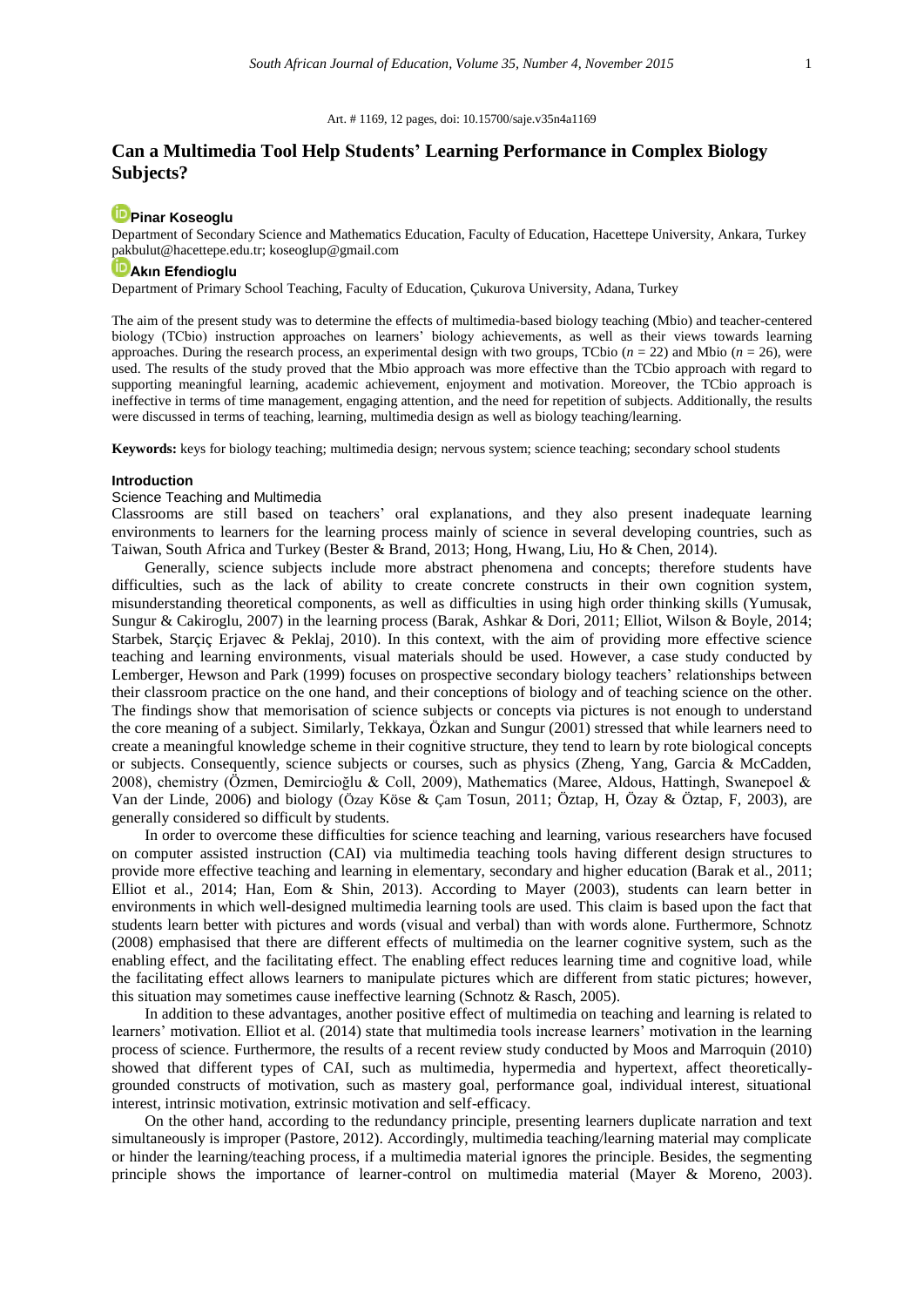Otherwise, a continuous unit that does not allow teacher/learner control over the material, could cause an increase in the cognitive load and affect the learning process negatively.

### Teaching Biology, the Nervous System and Problems

Biology is an important part of science teaching and it also plays a central part in areas such as medicine, agriculture and psychology. The human nervous system is made up of elements from the nervous system of certain animals (*hydrozoa* and *ammelida*), elements exclusive to the human nervous system itself (central nervous system, structure of brain, and structure of peripheral system), and the structure of its constituent cell, the neuron cell. Like many topics in the biology course, these subjects are rather abstract for learners. Therefore, students may have learning difficulties and misconceptions (De Villiers, 2011; Maree et al., 2006; Tekkaya, Çapa & Yilmaz, 2000). Moreover, Tekkaya et al. (2001) states that the nervous system is very difficult for students to learn. Similarly, Bahar, Johnstone and Hansell (1999) emphasise that when it comes to the central nervous system, sense organs and co-ordination topics present the greatest amount of learning difficulties for students. A recent case study conducted by Brown, Friedrichsen and Abell (2013) state that though teachers are aware of the students' learning difficulties in the biology course, they give priority to the transmission process of information to the learners. In this context, new teaching approaches like CAI are essential for effective science teaching. Unfortunately, according to Chang (2002:81) research aiming to determine "how various teaching formats of CAI can influence students' science learning outcomes in secondary education" is sparse.

### Research Questions

The main purpose of the present study was to determine the effects of Mbio and TCbio instructtion approaches on learners' Biology achievements, as well as their views towards learning approaches. Based on this purpose, the following research questions were investigated:

- Is there a significant difference between the students' Biology achievement (BA) scores in the Mbio and TCbio groups?
- What are the students' views regarding the Mbio and TCbio approaches as they relate to positive and negative aspects, understanding, learning outcomes and affective characteristics?

# **Method**

The study was conducted on a total of 48 Grade 12 students studying at two high schools located in Ankara and Istanbul, Turkey. These students were randomly assigned as experimental and control groups. The present research used an experimental design, including pre- and post-test groups. In the experimental group  $(n = 26)$  the teacher used an Mbio tool for instruction. In the control group  $(n =$ 22), TCbio instruction was used. At the end of the research process, interviews were conducted with 20 randomly selected students; half were from the Mbio Group, and the rest were from the TCbio group.

# The Learning Content

The learning content basically includes the neuron system. All the subjects are given in Figure 1.

### Structure of Mbio Tool

The Mbio tool was designed by researchers. Furthermore, during the development process of the tool, multimedia material development principles such as modality (Mayer, 2001; Sweller, 2005), multiple representation (Mayer & Anderson, 1991), coherence, contiguity and redundancy (Mayer & Moreno, 2002) were taken into consideration.

Basically, the Mbio tool includes several sections and sub-sections. Each section starts with a multimedia video (see Figure 2), with the aim of drawing the attention of the students. According to the course subject, embedded simulations were used to explain the core meaning of subjects/concepts (see Figure 3). Additionally, audio explanations and embedded audio-visual animations, which were controlled by the teacher via control buttons and sub-sections, were used.

### Procedures Used in the Mbio and TCbio Groups

In the Mbio and TCbio groups, different instructtional procedures were used during the research process (five weeks). In the first week, the material was used twice in two sessions. Each session lasted for 40 minutes, during which, the material was used totally  $(40' + 40')$  as two course hours. In the second week, similar procedure with the first week (two sessions as  $40' + 40'$ ) was applied by using the material. In the third, the fourth and the fifth week, one session (80') was applied separately. The detailed structure of procedures used in both groups is explained separately in the following sections.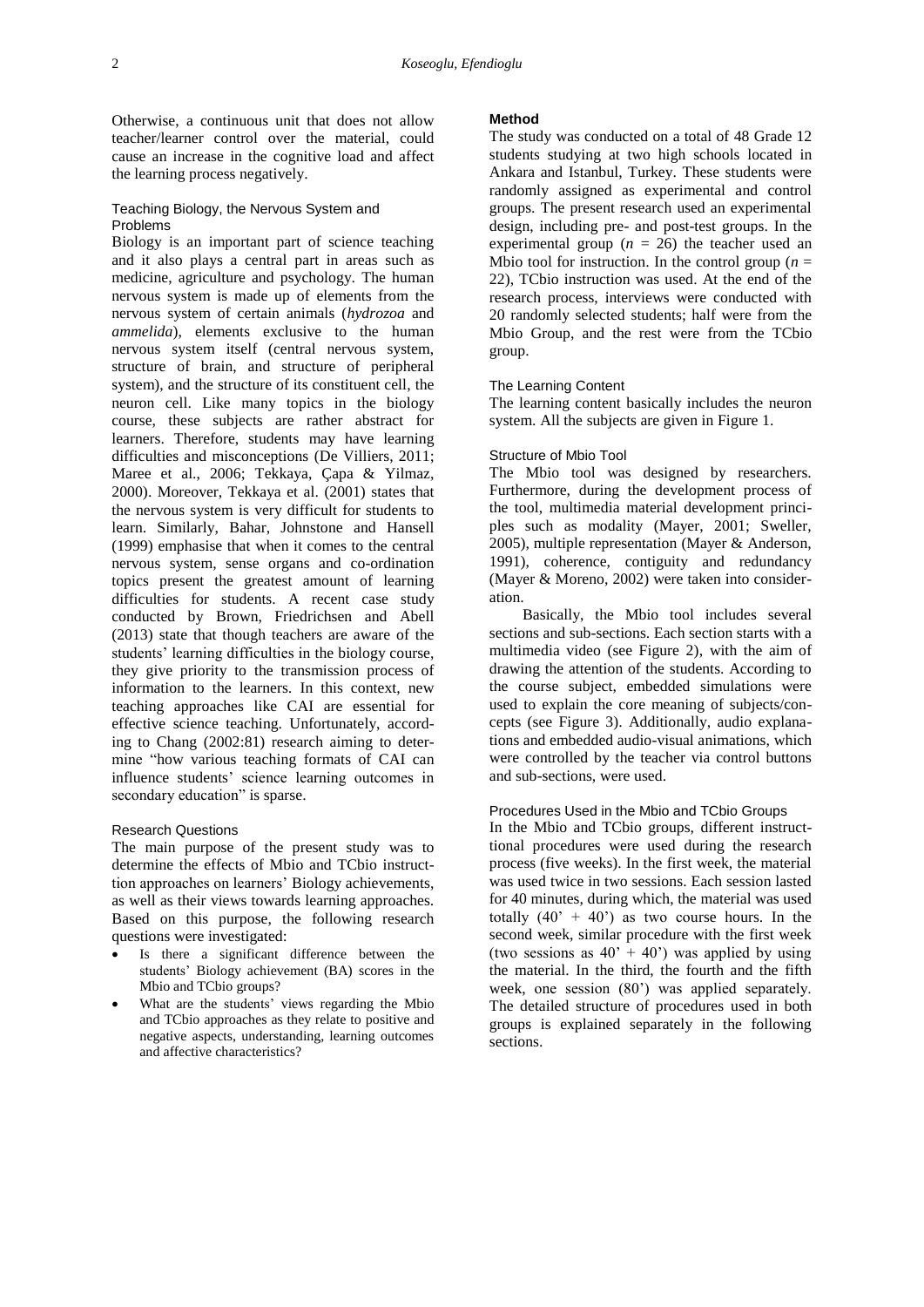

**Figure 1** Content of the study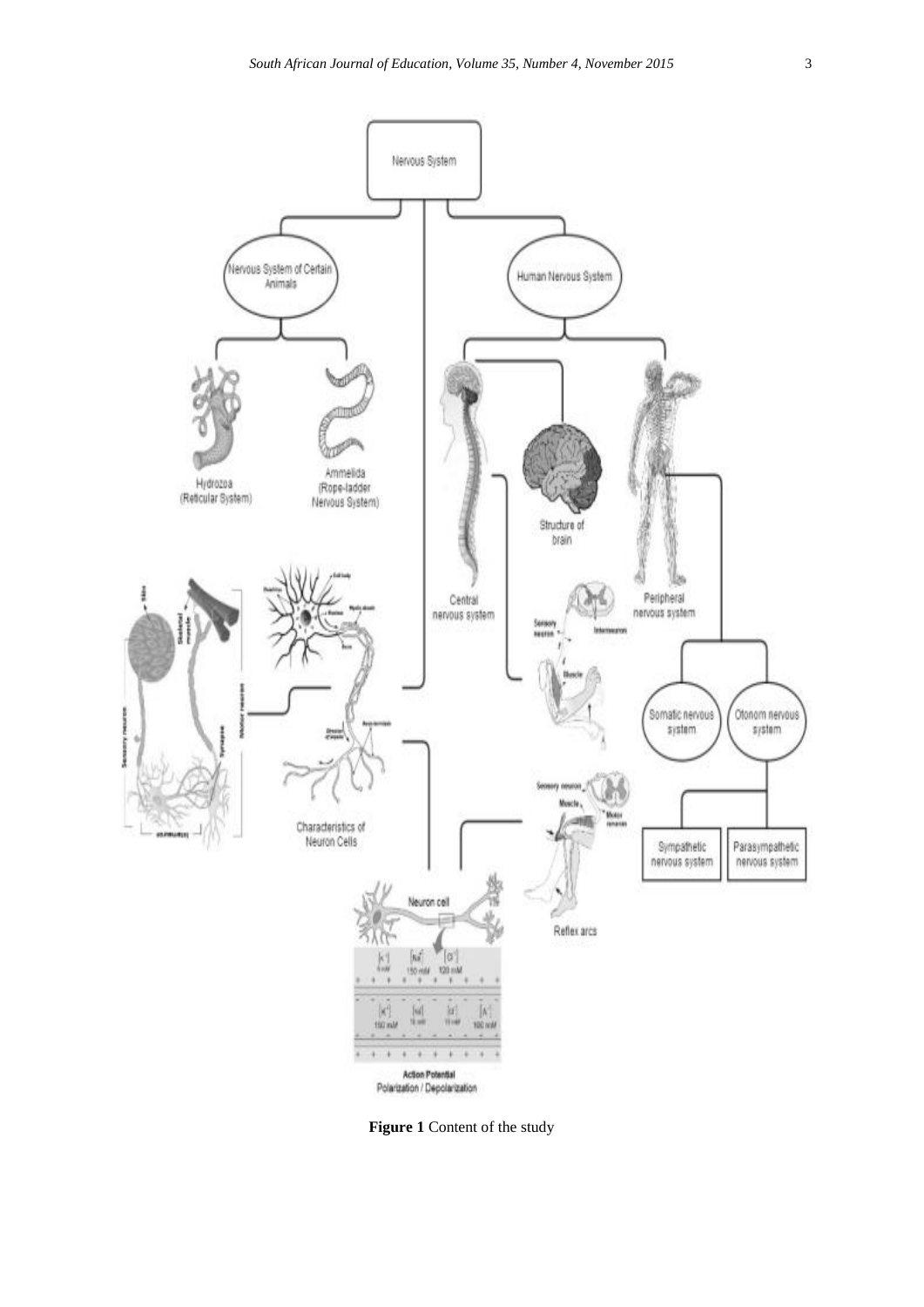

**Figure 2** Screenshots of the video used as an Mbio tool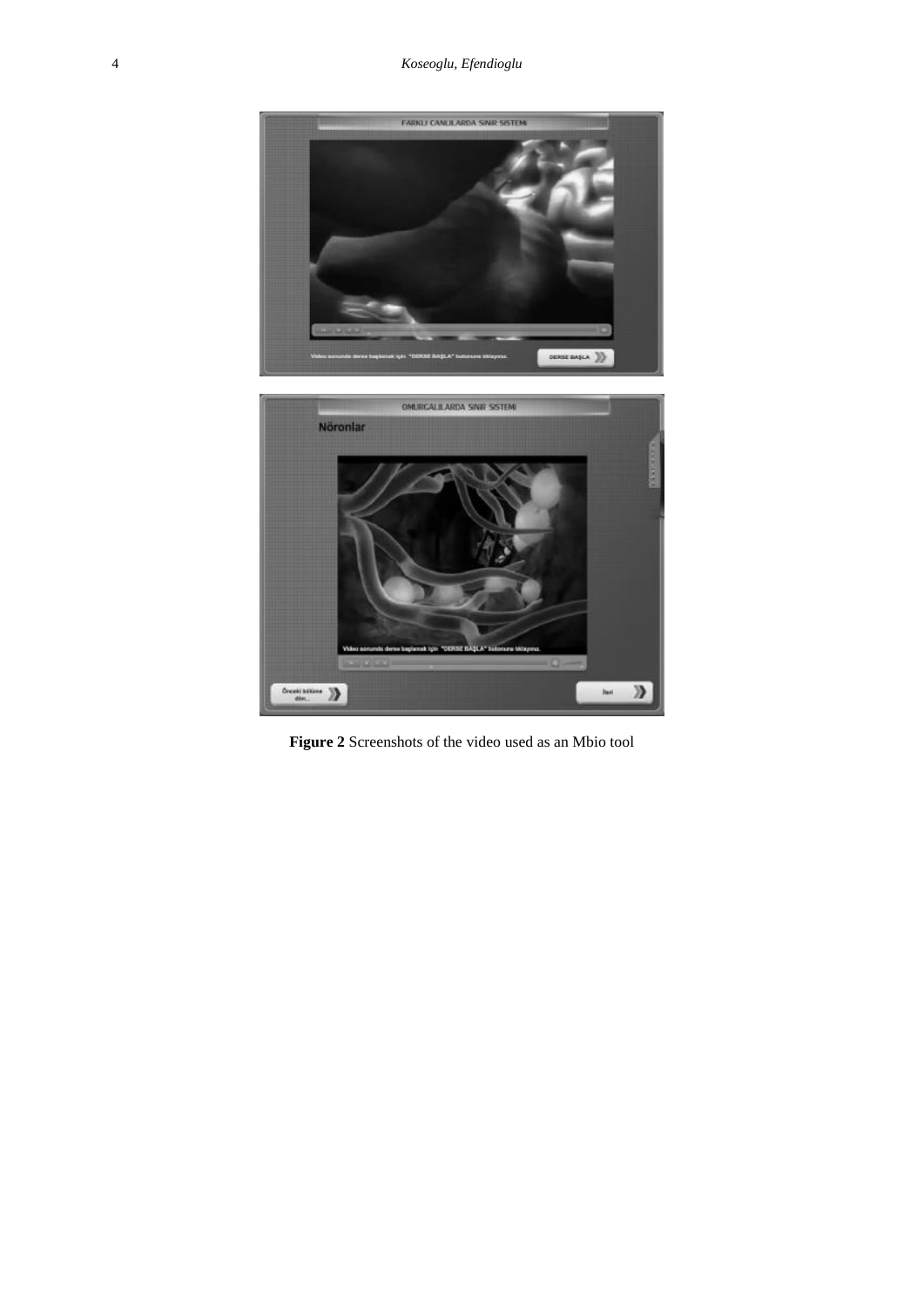



**Figure 3** Simulation's screenshots used as an Mbio tool

### *Procedure of the Mbio group*

In the group, the teacher used computer-assisted instruction via an Mbio tool. First, the course started by using the Mbio tool. Second, when the students did not understand the subject/concept, the teacher could give additional directions to them and they took notes. Third, the teacher asked questions to students about biology subjects and they gave explanations to the teacher. Fourth, animations related to the questions were presented via the Mbio tool. In this process, students questioned their previous explanations, and the information that was presented in the animations. Finally, they regulated their explanations by taking into account the information presented by the animations in the Mbio tool.

### *Procedure of the TCbio group*

In this group, a teacher-centered biology teaching approach was used. Each week, the teacher first gave an oral presentation to students with the aim of drawing their attention and explaining the structure of the biology subject/concepts, without using any multimedia. Furthermore, at the end of the first step, the teacher instructed the students to take notes related to the biology subjects/concepts, which were presented in the first step. Second, the teacher asked questions to students and they answered the questions with oral explanations. Third, according to the explanations given by the students, the teacher gave confirmatory/explanatory feedback, such as "yes-true-correct, you are right" or "…your answer is not fully true because…" Finally, the teacher finished the course.

#### Data Collection Tools

In the current study, two different data collection tools were used. Specifications and basic structures of these tools are explained in the following subsections in detail.

# *Biology achievement (BA) test*

During the development process of the BA test, a pilot study was conducted. In the first version (v1) of the BA test, there were 49 multiple-choice items. The v1 form of the BA was applied to 129 students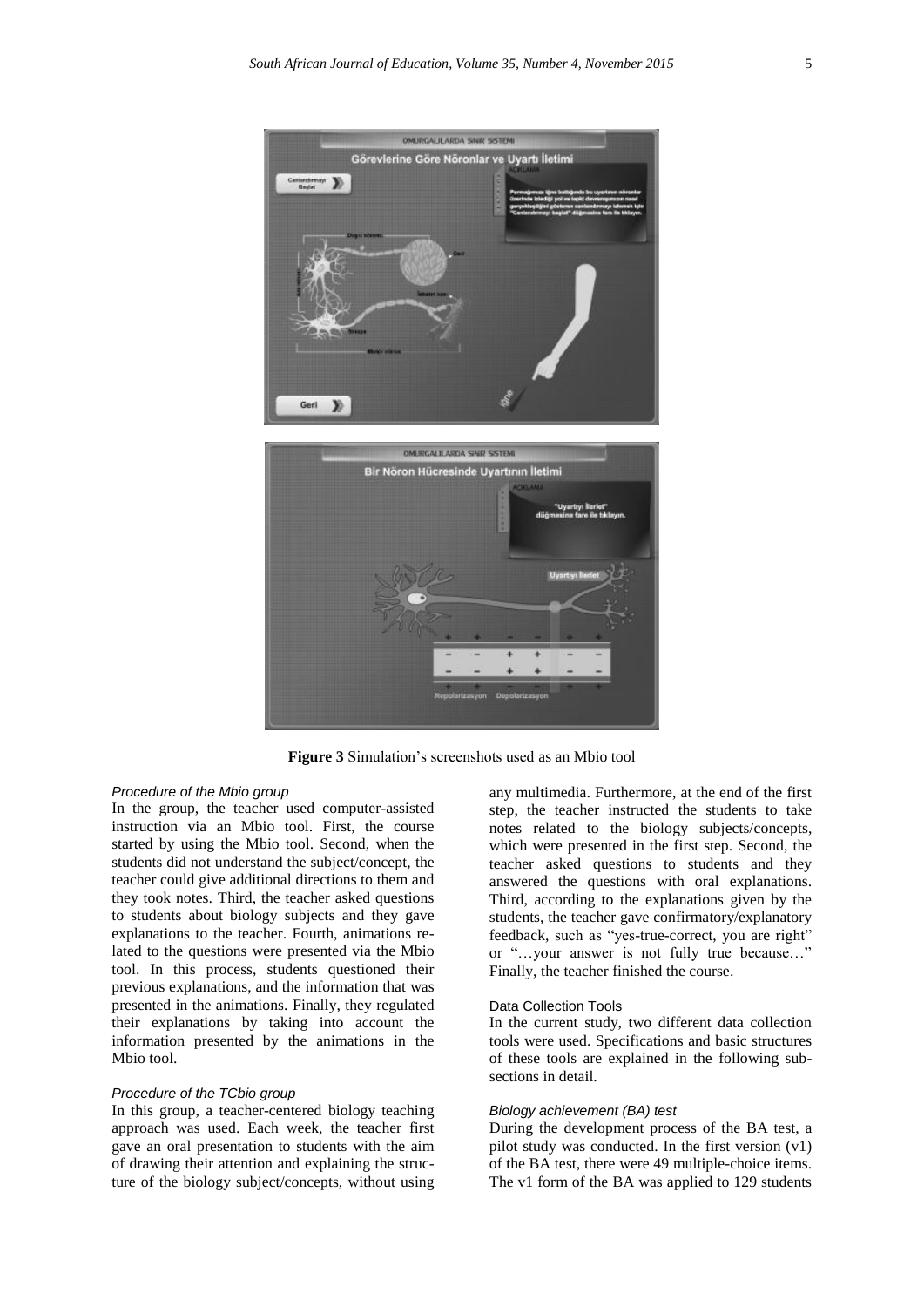who graduated from high school six months before the study. After that, an item analysis was conducted on data obtained from these students. In the process of item analysis, discriminative values of each item were calculated. Additionally, an independent sample *t*-test was conducted between the upper 27% and lower 27 percent. Finally, items that had a discriminative index lower than .25, and those items deemed unsuitable according to independent sample *t*-test results, were removed from the v1 form (in total 14 items were removed). The second version (v2) form of the BA (final form) includes 35 items and its KR-20 reliability coefficient was determined as .82. Finally, the BA test was used as pre- and post-test in both the Mbio and TCbio groups.

### *Structure of student interview (SI) form*

The aim of the student interviews (SI) was to determine key factors that affect students' learning in terms of the specifications of the approaches used in the groups and students' learning performance in the learning environments. In this regard, the following research questions were answered:

- What are the students' views towards the Mbio/TCbio learning environments?
- What are the views of students towards their own learning performance in the Mbio/TCbio environments?

Furthermore, students' interviews were recorded and transcripts were then transformed by the researchers; each transcript was titled as view of student-1 in Mbio/TCbio group etc. (View-St.1Mbio/View-St.1-TCbio). Then two copies of each transcript were made and the coding process for the transcripts was performed by one of the researchers and an independent Doctor of Philosophy (PhD) candidate for each transcript separately. The first coder identified 36 codes in total on the transcripts and the second coder identified 31 codes on the transcript. Moreover, while the coders agreed on 28 of them, they did not agree on 11 of them. Finally, according to Miles and Huberman's (1994) intercoder reliability test result, reliability of SI was determined as 0.72 (see Equation 1).

[Intercoder reliability of SI = 
$$
\frac{28}{28 + 11}
$$
 = 0.72]

### **Equation 1** Reliability of SI

#### **Findings**

In this section, the findings of the study are shown in separate sub-sections. In the first sub-section findings are related to Question 1 of the study, and in the second sub-section findings are related to Question 2 of the study are presented.

Findings related to the First Research Question In order to determine the results of the first research question, firstly, a *t*-test analysis was conducted between the pre-BA scores of the students in the Mbio and TCbio groups. The results of the *t*test are shown in Table 1.

**Table 1** *T*-test results of pre-BA scores of the students in Mbio and TCbio groups

| Groups                        |    |       | SD.  | df |       |           |
|-------------------------------|----|-------|------|----|-------|-----------|
| Mbio                          | 26 | 10.50 | 4.23 | 46 | 1.294 | $0.202_a$ |
| TCbio                         | 22 | 9.09  | 3.11 |    |       |           |
| <i>Note:</i> $a = p > 0.05$ . |    |       |      |    |       |           |

According to Table 1, it is determined that there is no significant difference between the students in the Mbio and TCbio groups in terms of their pre-BA test scores  $[t (46) = 1.294, p > 0.05]$ . Additionally, an analysis of covariance (AN-COVA) was performed between the post-BA scores of the students. Moreover, before the ANCOVA test, its assumptions such as homogenyeous variance and normality were tested. The results of the ANCOVA test are given in Table 2.

According to Table 2, it is determined that there is a significant difference between the post-BA scores of the students in the Mbio and TCbio groups  $[F (1-45) = 17.071$ ;  $p < 0.001$ ]. Besides, a Least Significant Difference (LSD) post-hoc test analysis was conducted in order to determine how the difference favours either group. The results of the test are shown in Table 3. Additionally, changes in pre- and post-BA scores of the students in the Mbio and TCbio groups, given in Figure 4.

According to Table 3, it is determined that average post-BA scores of the students in the Mbio group (21.01) are significantly higher than those of the students (15.07) in the TCbio group ( $p < 0.001$ ).

### Findings Related to the Second Research Question *Students' interviews in the Mbio group*

So as to determine the views of students in the Mbio group, an inductive content analysis approach was used. The results of the analysis are shown in Table 4.

According to Table 4, it is determined that there are 21 codes, which were obtained from the students' interviews. These codes are assigned under three different themes, which are titled advantages, learning, and disadvantages, respecttively. Additionally, in the theme 'advantages', there are three different sub-themes, namely 'approach', 'cognitive' and 'affective'. Furthermore, the 'approach' sub-theme is the most prominent, including nearly half the codes  $(n = 10)$ .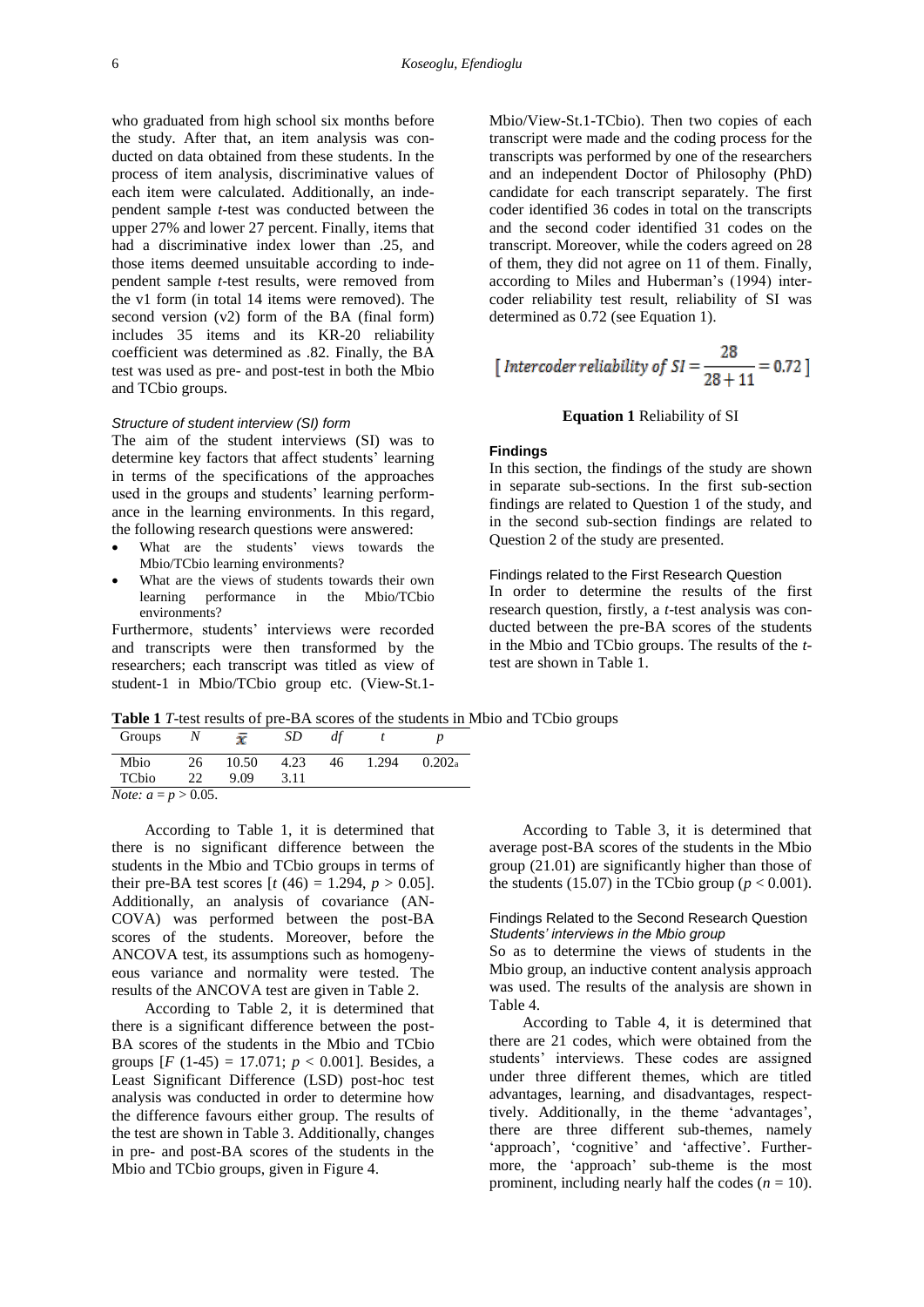**Table 2** Post-BA ANCOVA results between the students in Mbio and TCbio groups

| Source                         | Sum of squares | df | Mean square |        |        |
|--------------------------------|----------------|----|-------------|--------|--------|
| $pre-BA$                       | 15.870         |    | 15.870      | 0.668  | 0.418  |
| Group                          | 405.800        |    | 405.800     | 17.071 | 0.000a |
| Error                          | 1069.738       | 45 | 23772       |        |        |
| Corrected total                | 1537.917       |    |             |        |        |
| <i>Note:</i> $a = p < 0.001$ . |                |    |             |        |        |

| Table 3 LSD post-hoc test results for pairwise comparisons |
|------------------------------------------------------------|
|------------------------------------------------------------|

| Groups |    | (means) <sup>a</sup> | Std. Error (SE) |                    |
|--------|----|----------------------|-----------------|--------------------|
| Mbio   | 26 | 21.01                | 1.43            | 0.000 <sub>b</sub> |
| TCbio  |    | 15.07                |                 |                    |

*Note:*  $a =$  Covariates appearing in the model are evaluated at the pre-BT scores (9.85);  $b = p < 0.001$ .





| <b>Table 4</b> Content analysis of the students' interviews in Mbio group ( $n = 10$ ) |  |  |  |  |  |  |
|----------------------------------------------------------------------------------------|--|--|--|--|--|--|
|----------------------------------------------------------------------------------------|--|--|--|--|--|--|

| Then (s)      | $Sub-theme(s)$ | Code(s)                                                                    |                |
|---------------|----------------|----------------------------------------------------------------------------|----------------|
| Advantages    | Approach       | Providing easy learning environment                                        | 10             |
|               |                | Concretion                                                                 | 8              |
|               |                | Visuality                                                                  |                |
|               |                | Providing opportunity for the revision of subjects                         | 5              |
|               |                | Audio-verbal effect                                                        |                |
|               |                | Effective teaching                                                         | 4              |
|               |                | Suitability for the learner                                                | 2              |
|               |                | Finding out the details of the course                                      | $\overline{c}$ |
|               |                | Getting attention                                                          | 2              |
|               |                | Avoiding unnecessary details                                               |                |
|               | Cognitive      | Providing visual connotation to remember                                   | 5              |
|               |                | Flexibility                                                                |                |
|               | Affective      | Motivating to course                                                       | 6              |
|               |                | Providing positive effect on the opinions of the students about the course | 5              |
| Learning      |                | Effective learning                                                         | 8              |
|               |                | Permanent learning                                                         | 4              |
|               |                | Acquiring the core meaning of the subject                                  | 3              |
|               |                | Learning how to learn                                                      |                |
| Disadvantages |                | Partial learning                                                           | 2              |
|               |                | The ineffectiveness of unable to note-taking                               | 2              |
|               |                | Boredom                                                                    |                |

# *Students' interviews in the TCbio group*

An inductive content analysis approach was used in order to determine the views of students in the TCbio group. The results of the analysis are shown in Table 5.

As shown in Table 5, it is determined that there are 18 codes, which were obtained from the students' interviews. These codes are assigned under two different themes, entitled 'approach' and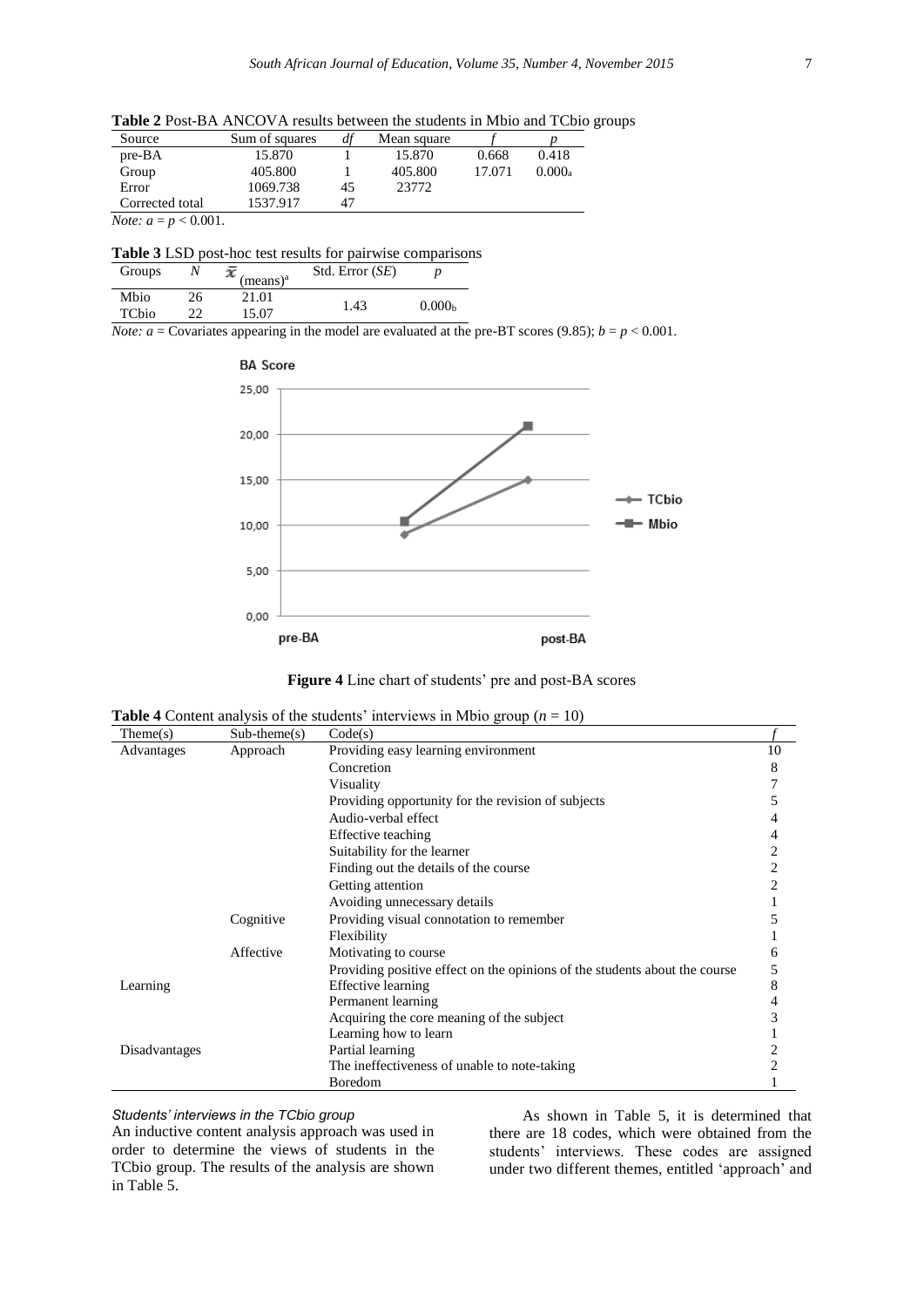'learning', respectively. In addition, in the 'learning' theme, there are two different sub-themes entitled 'cognition' and 'affective'. Furthermore, the 'approach' theme and 'cognition' sub-theme are

prominent ones, as they include nearly all of the codes ( $n = 15/18$ ). Only three codes are ranked as being in the "affective" sub-theme.

| Then (s) | $Sub-theme(s)$ | Code(s)                                      |   |
|----------|----------------|----------------------------------------------|---|
| Approach |                | Need for repetition of subjects              | 8 |
|          |                | <b>Boredom</b>                               | 8 |
|          |                | Ineffective time management                  | 3 |
|          |                | Disadvantage of continuous note-taking       |   |
|          |                | Inactivation                                 |   |
|          |                | Note-taking enhances learning                |   |
|          |                | Concretion                                   |   |
| Learning | Cognition      | Inefficient learning                         | 6 |
|          |                | Negative effect of unknown words on learning |   |
|          |                | <b>Transient learning</b>                    | 4 |
|          |                | Effective learning                           | 3 |
|          |                | Abstractness of subjects                     |   |
|          |                | Difficulty in memorising                     |   |
|          |                | Superficial learning                         |   |
|          |                | Rote learning                                |   |
|          | Affective      | Unable to concentrate on the course          |   |
|          |                | Less interest towards course                 | 5 |
|          |                | Having prejudice toward course               | 3 |

**Table 5** Content analysis of the students' interviews in TCbio group ( $n = 10$ )

#### **Discussion and Conclusion**

In this section, all the quantitative and qualitative results are discussed together to draw a concrete meaningful picture in terms of explaining students' achievement, characteristics and the effect of learning environments (Mbio-TCbio) on students. Additionally, quotations from students' interviews are presented in the text, with a view to increasing the structural validation of the study and reliability.

The results of the *t*-test between the pre-BA scores of the students in the Mbio and TCbio groups show that there is no difference in both groups in terms of their readiness/prior knowledge levels about the biology course. This finding is vital to revealing the effect of the Mbio and TCbio approaches on students' achievement/learning clearly; where the results of recent research show that students' prior knowledge levels affect students' new learning process (Amadieu, Tricot & Mariné, 2009; Moos & Azevedo, 2008; Shapiro & Niederhauser, 2004; Tzu-Chien, Yi-Chun & Paas, 2014). In this regard, the results of the ANCOVA analysis on the post-BA scores of the students show that the students in the Mbio group have much higher achievement scores than do those in the TCbio group ( $\dot{X}M$ bio = 21.01;  $\dot{X}T$ Cbio = 15.07), which shows evidently that the Mbio approach is effective on students' learning. The results of previous research support this finding (Efendioğlu, 2012; Jan, De Kruif & Valcke, 2012; Starbek et al., 2010; Su, 2008); however, the question of how Mbio/TCbio approaches affect the learning environment, students' learning performance and their cognitive and affective structures, is vital. In this context, the results of the students' interviews open a new path for student learning, via a multimedia tool and teacher-centred teaching in terms of science teaching and learning process.

According to the results of the students' interviews in the Mbio group, three different themes were classified, namely: 'advantages', 'disadvantages and 'learning'. The 'advantages' theme mainly shows the positive effects of the Mbio tool and it also has three different subthemes, namely: 'approach', 'cognitive' and 'affective'. Furthermore, most of the codes are in the 'approach' sub-theme and all the students  $(n =$ 10/10) state that the Mbio approach provides an easy learning environment for learners, as noted by Student 1 (Mbio) who stated: "...*I think that I comprehended the course subjects more easily*…". This statement indicates facilitating, which is one of the most recognised effects of multimedia (Schnotz, 2008). Additionally, most of the students made remarks related to "concretion"  $(n = 8/10)$ and "visuality" (*n* = 7/10) codes. Moreover, the students who expressed views regarding these codes focused on the structure of course subjects crystallising on their mind, such as Student 2 (Mbio), who noted: "*…in the previous course I was only taking notes and listening to my teacher's explanations; therefore, all rules and relations between the subjects was flying away* [sic] *but these subjects are still in my mind…*", which is indicative of concretion. As consistent with Dunsworth and Atkinson (2007), we argue that this concretion is an outcome of visuality. Additionally, half of the students  $(n = 5/10)$  stated that the Mbio tool provided review of the course subjects. On the other hand, nearly half of the students  $(n = 4/10)$ noted the "audio-verbal effect" and "effective teaching" codes, both of which may be explained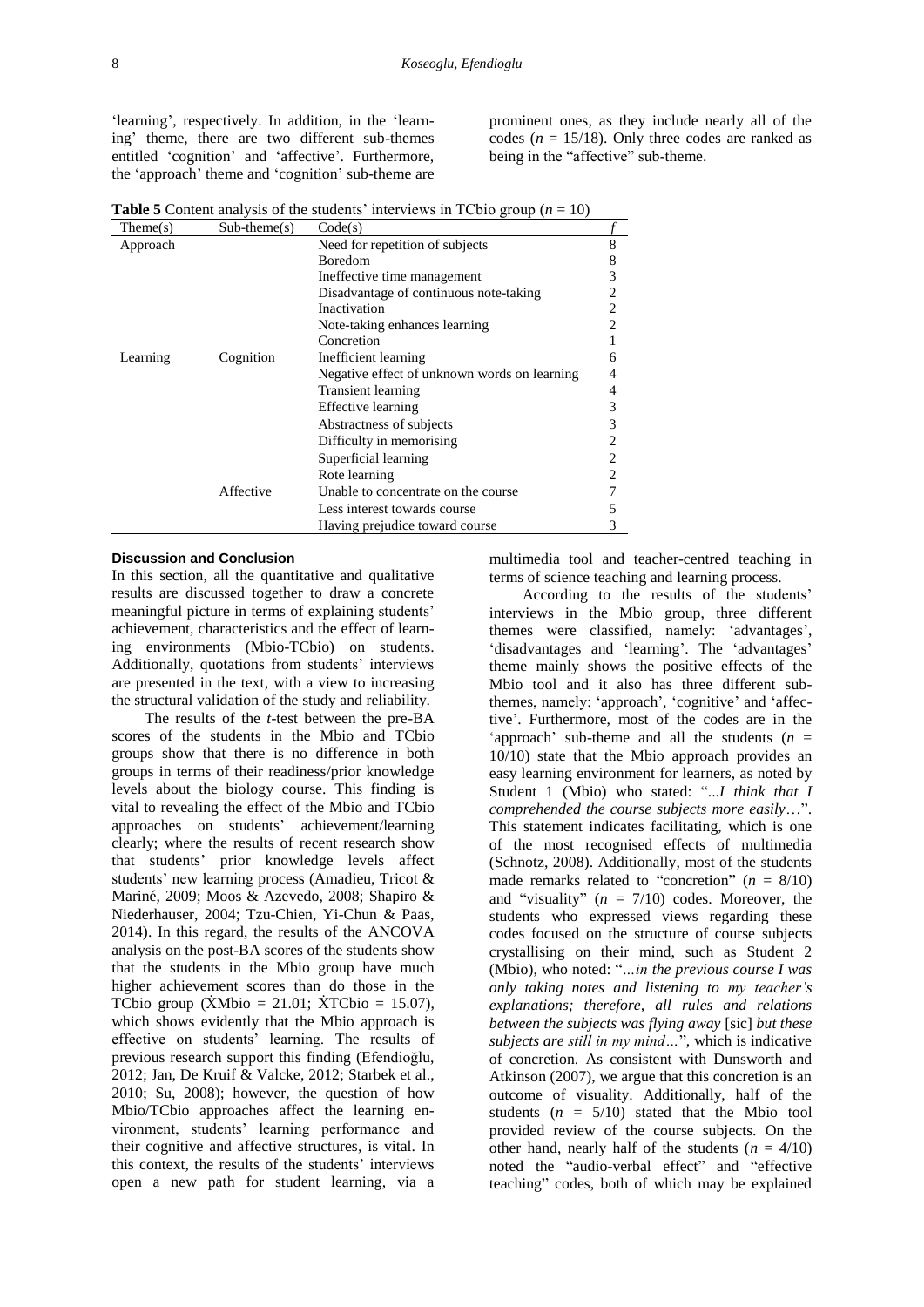as the modality principle (Mayer, 2001; Sweller, 2005), which claims that animations with supported audio-verbal explanations are more effective than animations with supported written texts. Two of the students stated that the Mbio tool offered a suitable structure for students. This code is interesting, in that, according to Piaget's Cognitive Development Theory, these students are in the formal operational stage; however, they need to work on concrete subjects. This discrepancy may derive from the fact that this is the students' very first encounter with these subjects, because a complex subject that is encountered for the first time may be assigned as abstract. Additionally, finding out the details of the course  $(n = 2/10)$  and avoiding unnecessary details  $(n = 1/10)$ , codes may be evaluated as proper/fit structure of the Mbio tool. Moreover, students ( $n =$ 2/10) stated that the Mbio tool was effective for 'paying attention'. Student 5 (Mbio) noted: "…*when my teacher presented videos at the beginning of the course, I was not able to resist watching them, so I was necessarily established on the course*…" [sic].

On the other hand, regarding the 'cognitive' sub-theme, we found two codes: 'providing memorable visual meaning'  $(n = 5/10)$  and 'flexibility'  $(n = 1/10)$ . The providing memorable visual meaning (knowledge) code supports students' cognitive schema in terms of recall knowledge, where the Mbio tool provides students with visual (both static and dynamic images), textual explanations and audio-verbal stimulus. Although these are different types of stimulus, they focus on common logical purpose in a specific subject, so they may create a powerful knowledge structure in students' minds as mentioned in Buzan and Buzan's (1993) mind map. According to Buzan and Buzan (1993), to harness the full range of cortical skills, word, image, number, logic, rhythm, colour and spatial awareness should be combined, where learners may reveal their full cognitive capacity. Additionally, the association process in students' mind is a flexible one, as each student may extract different meaning from a stimulus.

On the other hand, one of the most important sub-themes is 'affective'. In the sub-theme, there are two codes, 'motivating towards the course'  $(n =$ 6/10) and 'providing positive effect' on the students' opinions about the course  $(n = 5/10)$ . Both codes show that the Mbio tool is powerful in terms of motivating the students towards the course, which has an important characteristic for effective learning (Meyer, McClure, Walkey, Weir & McKenzie, 2009; Plass, Heidig, Hayward, Homer & Um, 2014).

In the "learning" theme, there are four codes. One of the most important ones is "effective learning"  $(n = 8/10)$ , which clearly shows the students' achievement in the Mbio group. Furthermore, "permanent learning"  $(n = 4/10)$ , 'acquiring

the core meaning of the subject'  $(n = 3/10)$ , and 'learning how to learn'  $(n = 1/10)$  codes support this idea. In fact, this theme may be evaluated as a natural result of the advantages theme, where cumulative advantages (approach, cognitive, and affective) of the Mbio tool form a holistic structure of learning. Additionally, Barak et al. (2011) have stated that students studied by means of science animations, and thus, their motivational and cognitive characteristics are affected positively with regard to effective learning. Nevertheless, the disadvantages theme presents some negative aspects of the Mbio tool. In this theme, the codes 'partial learning'  $(n = 2/10)$ , 'ineffectiveness of not being able to take notes'  $(n = 2/10)$  and 'boredom'  $(n = 1/10)$  pertain, which were stated by relatively few of the students. These codes may be related to students' learning styles since some students stated their views, such as Student 4 (Mbio), who noted: "*...writing was more effective than this approach. I used to learn by writing, it was such a different experience for me…*"; and Student 8 (Mbio), who noted: "*...only watching and listening is ineffective and I was bored. There is no information to review at home*…<sup>2</sup>

As for the results of the analysis of students' views in the TCbio group, it was determined that there are two themes, namely 'approach' and 'learning'. In the 'approach' theme, there are seven different codes. While most of them are related to negative views, only two of them are positive. Furthermore, the most prominent codes are the need for 'repetition of subjects'  $(n = 8/10)$  and 'boredom'  $(n = 8/10)$ , where students state their views as follows. Student 2 (TCbio) noted: "*…only using the knowledge that I learned during the course, [it] is not possible to succeed in the course, I must review the subjects at home…*"; Student 3: "*…I would not say I learned everything, I learned something; however, due to continuous note-taking, I could not understand what these sentences mean…*"; Student 7 (TCbio) noted: "…*I was constantly taking notes and I understand nothing. Actually, I do not know how a signal is transmitted to another neuron and I was bored*…" [sic]. In this regard, another code, entitled 'ineffective time management'  $(n = 3/10)$  has one of the most expected results. Moreover, two students clearly expressed the disadvantage of continuous notetaking. Additionally, the code 'inactivation'  $(n =$ 2/10) may be interpreted as a result of boredom and continuous note-taking. Besides this, students' active participation in the learning process is not only limited to learning by doing but it is also related to students' cognitive participation. Hence, the inactivation code may be regarded as no cognitive participation. On the other hand, one of the interesting codes is that of 'note-taking enhances learning'  $(n = 2/10)$ , where students expressed their opinions as follows. Student 1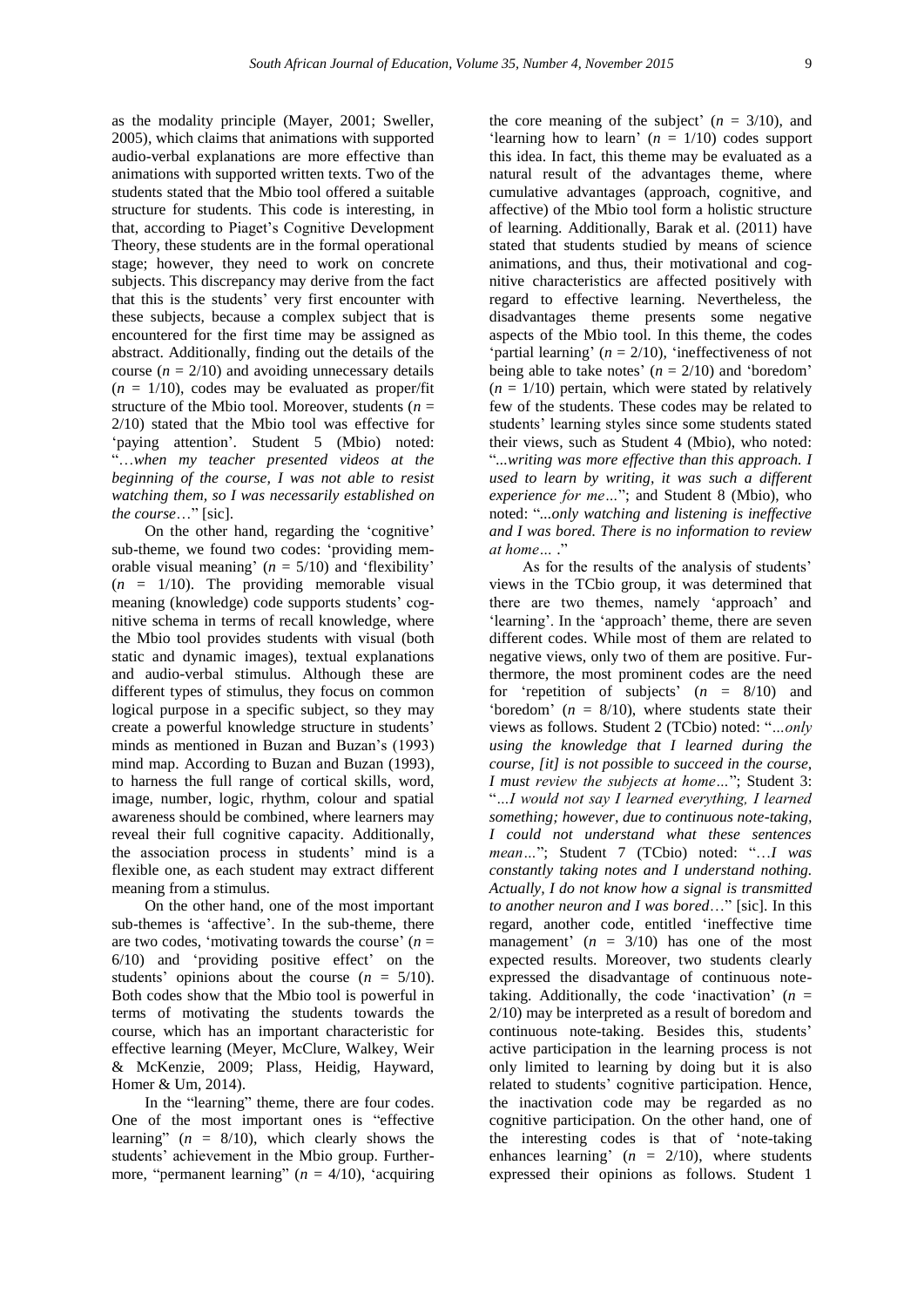(TCbio) noted: "…*when I am taking notes I can review my notes at home so I can learn easily*…"; and Student 4 (TCbio) commented: "…*I learn better when I am simultaneously taking notes and listening to my teachers*…". While the students in the TCbio group have lower achievement scores than do students in the Mbio group, their views may reflect their learning styles.

In the learning theme, there are two subthemes, 'cognition' and 'affective'. It is thought that the codes in these sub-themes might explain the reasons why the students in the TCbio group have lower achievement scores than the students in the Mbio group. In the cognition sub-theme, 'inefficient learning'  $(n = 6/10)$ , 'transient learning'  $(n = 4/10)$ , 'superficial learning'  $(n = 2/10)$ , and 'rote learning' (*n* = 2/10) codes show that the students cannot constitute cognitive structure in terms of creation of core meaning of the subjects. Moreover, 'abstractness of the subjects'  $(n = 3/10)$ and 'difficulty in memorising'  $(n = 2/10)$  codes support this. Additionally, students' views pertain as follows. Student 3 (TCbio) noted: "*…I do not know how can to say this…I can understand/take in mind a little bit at a time*…" [sic]; Student 5 (TCbio) noted: "…*I comprehended some basic concepts; however, generally, I cannot understand the subjects*…"; Student 8 (TCbio) noted: "*…I can remember something but due to continuously writing I could not understand the subjects… If there were some pictures in the course, I would understand and remember…*" are drawing a concrete picture that abstract subjects, supported by concrete models or pictures, provide effective teaching/learning. Another interesting code is the 'negative effect of unknown word on learning'  $(n =$ 4/10). Despite the fact that both students in the Mbio and TCbio groups worked on the same subjects (content), the students in the Mbio group have no opinions about the unknown words, compared to the students in the TCbio group. This finding is similar to the finding of a study conducted by Ayas, Çlepni and Akdeniz (1993). Ayas et al. (1993) stated that lots of concepts in the biology course are of English origin, and for this reason, students experience learning difficulties, not knowing the English origin of the words. Even if we share these opinions with them, this explanation is not enough, since students in the Mbio group cannot be seen to state similar views to those in the TCbio group. It is thought that the students in the TCbio group could not construct a holistic structure for the subjects, so they were unable to acquire the core meaning of concepts or terms, and consequently, experienced learning difficulties.

On the other hand, in the 'affective' subtheme there are three different codes such as 'unable to concentrate on the course'  $(n = 7/10)$ , 'less interest in the course'  $(n = 5/7)$ , and 'having'

prejudgment towards the course'  $(n = 3/10)$ . Accordingly, it is thought that the TCbio approach has insufficient structure in order to provide the requisite motivational factors for students. Moreover, Chen and Sun (2012) remarked that there are negative correlations between students' emotional characteristics and their learning performance. Finally, it is known that student learning is impossible in an environment that supports neither the cognitive nor affective structure of students (Alonso-Tapia & Pardo, 2006). Additionally, teaching and learning approaches that enable students to learn effectively should be taken into account.

# **Implications**

Given the strength of the results of the present study, there are several significant proposals for both instructors and multimedia learning environment designers, especially for newly industrialized countries, such as Brazil, China, India, Malaysia, Mexico, the Philippines, South Africa, Thailand and Turkey. During the decision-making period pertaining to the teaching and learning approach to be used in the teaching-learning environment, the concretising of subjects, facilitating, and visualisation ought to be taken into consideration by instructors. Moreover, the approach should support learners' motivation and enjoyment. Rather than students continuously note-taking, instructors should prefer to have students take short notes during the teaching process. The meanings of the concepts should be presented as an aggregate.

Thus, students can acquire the meaning of concepts from their own knowledge structure, and in this way, students can learn meaningfully, rather than rote learn. As teaching of science subjects includes abstract things and concepts, the teaching /learning process can be better supported via multimedia enhanced materials.

In the process of designing a multimedia teaching and learning tool, designers ought to prefer dynamic visualisation techniques (simulation /animation) rather than static visualization. Moreover, apart from known multimedia design principles (modality, multiple representation, coherence etc.); and for teaching/learning tools, visually stimulating videos/animations should be used as both advance organisers and emotionalmotivational supporters. On the other hand, the study focused on the achievement and views of the students. However, it is a generally known fact that affective characteristics of the student and learning styles may affect students' achievement and views. Therefore, further studies should take these characteristics into consideration. Additionally, it is thought that the results of further studies, which may benefit from a larger sample size, might reveal new insights in terms of understanding more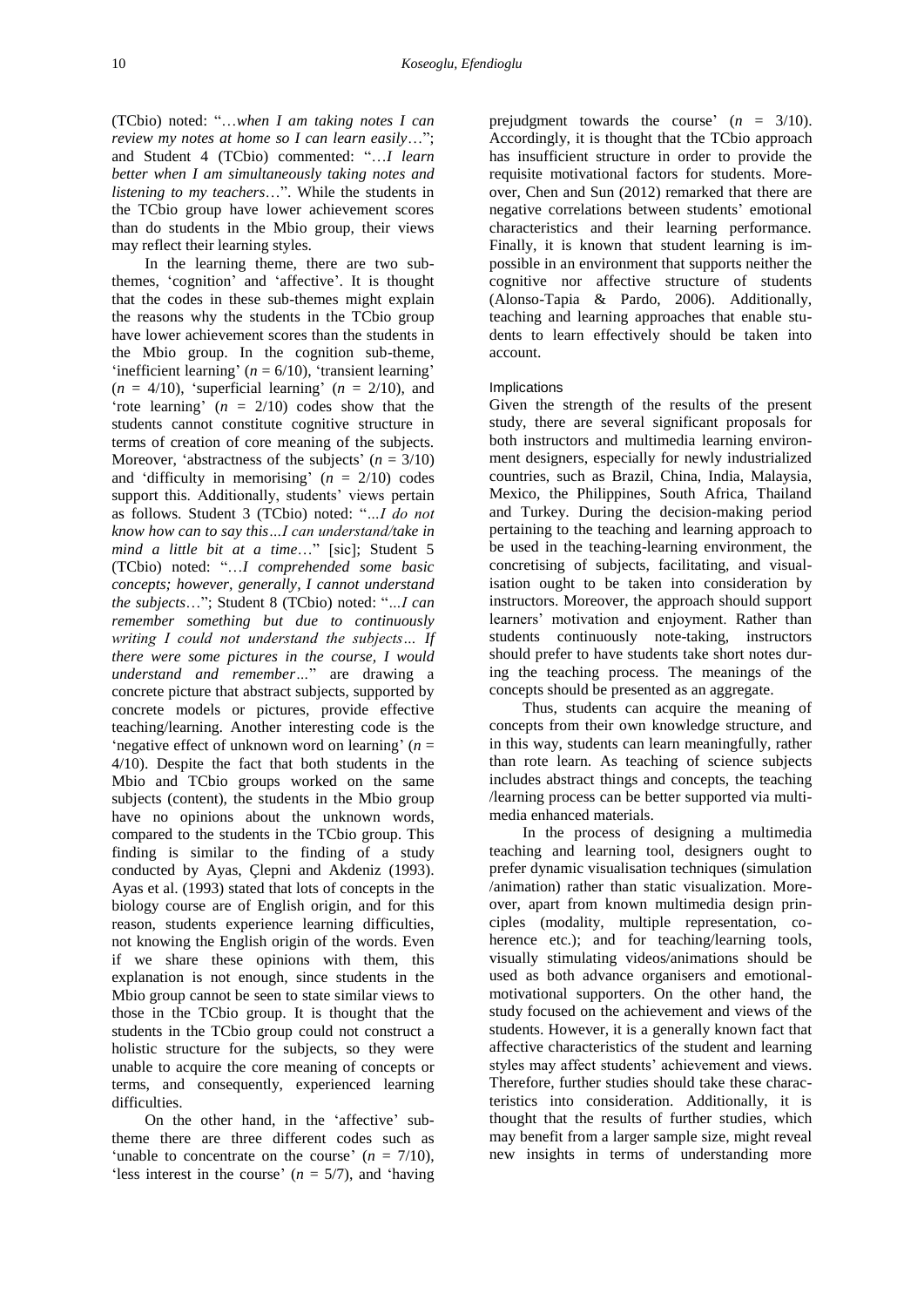clearly the validity of the results of a study of this kind.

#### **References**

- Alonso-Tapia J & Pardo A 2006. Assessment of learning environment motivational quality from the point of view of secondary and high school learners. *Learning and Instruction*, 16(4):295-309. [doi:](http://dx.doi.org/10.1016/j.learninstruc.2006.07.002)  [10.1016/j.learninstruc.2006.07.002](http://dx.doi.org/10.1016/j.learninstruc.2006.07.002)
- Amadieu F, Tricot A & Mariné C 2009. Prior knowledge in learning from a non-linear electronic document: Disorientation and coherence of the reading sequences. *Computers in Human Behavior*, 25(2):381-388. [doi: 10.1016/j.chb.2008.12.017](http://dx.doi.org/10.1016/j.chb.2008.12.017)
- Ayas A, Çlepni S & Akdeniz AR 1993. Development of the turkish secondary science curriculum. *Science Education*, 77(4):433-440. [doi:](http://onlinelibrary.wiley.com/doi/10.1002/sce.3730770406/abstract;jsessionid=ED30F494B96BD691E82183F219F84510.f02t01)  [10.1002/sce.3730770406](http://onlinelibrary.wiley.com/doi/10.1002/sce.3730770406/abstract;jsessionid=ED30F494B96BD691E82183F219F84510.f02t01)
- Bahar M, Johnstone AH & Hansell MH 1999. Revisiting learning difficulties in biology. *Journal of Biological Education*, 33(2):84-86. [doi:](http://www.tandfonline.com/doi/abs/10.1080/00219266.1999.9655648)  [10.1080/00219266.1999.9655648](http://www.tandfonline.com/doi/abs/10.1080/00219266.1999.9655648)
- Barak M, Ashkar T & Dori YJ 2011. Learning science via animated movies: Its effect on students' thinking and motivation. *Computers & Education*, 56(3):839-846. [doi:](http://dx.doi.org/10.1016/j.compedu.2010.10.025)  [10.1016/j.compedu.2010.10.025](http://dx.doi.org/10.1016/j.compedu.2010.10.025)
- Bester G & Brand L 2013. The effect of technology on learner attention and achievement in the classroom. *South African Journal of Education*, 33(2): Art. #405, 15 pages. [doi: 10.15700/saje.v33n2a405](http://www.sajournalofeducation.co.za/index.php/saje/article/view/405/344)
- Brown P, Friedrichsen P & Abell S 2013. The development of prospective secondary Biology teachers PCK. *Journal of Science Teacher Education*, 24(1):133-155. [doi: 10.1007/s10972-](http://link.springer.com/article/10.1007%2Fs10972-012-9312-1) [012-9312-1](http://link.springer.com/article/10.1007%2Fs10972-012-9312-1)
- Buzan T & Buzan B 1993. *The mind map book: How to use radiant thinking to maximize your brain's potential*. London: BBC Books.
- Chang CY 2002. The impact of different forms of multimedia CAI on students' science achievement. *Innovations in Education and Teaching International*, 39(4):280-288. [doi:](http://www.tandfonline.com/doi/abs/10.1080/13558000210161052)  [10.1080/13558000210161052](http://www.tandfonline.com/doi/abs/10.1080/13558000210161052)
- Chen CM & Sun YC 2012. Assessing the effects of different multimedia materials on emotions and learning performance for visual and verbal style learners. *Computers & Education*, 59(4):1273- 1285. [doi: 10.1016/j.compedu.2012.05.006](http://dx.doi.org/10.1016/j.compedu.2012.05.006)
- De Villiers R 2011. Student teachers' views: what is an interesting Life Sciences curriculum? *South African Journal of Education*, 31(4):535-548. Available at [http://www.ajol.info/index.php/saje/article/view/73](http://www.ajol.info/index.php/saje/article/view/73746/64430)
	- [746/64430.](http://www.ajol.info/index.php/saje/article/view/73746/64430) Accessed 25 November 2015.
- Dunsworth Q & Atkinson RK 2007. Fostering multimedia learning of science: Exploring the role of an animated agent's image. *Computers & Education*, 49(3):677-690. [doi:](http://dx.doi.org/10.1016/j.compedu.2005.11.010)  [10.1016/j.compedu.2005.11.010](http://dx.doi.org/10.1016/j.compedu.2005.11.010)
- Efendioğlu A 2012. Courseware development model (CDM): The effects of CDM on primary school pre-service teachers' achievements and attitudes. *Computers & Education*, 59(2):687-700. [doi:](http://dx.doi.org/10.1016/j.compedu.2012.03.015)  [10.1016/j.compedu.2012.03.015](http://dx.doi.org/10.1016/j.compedu.2012.03.015)
- Elliot D, Wilson D & Boyle S 2014. Science learning via multimedia portal resources: The Scottish case.

*British Journal of Educational Technology*, 45(4):571-580. [doi: 10.1111/bjet.12085](http://onlinelibrary.wiley.com/doi/10.1111/bjet.12085/abstract)

- Han I, Eom M & Shin WS 2013. Multimedia case-based learning to enhance pre-service teachers' knowledge integration for teaching with technologies. *Teaching and Teacher Education*, 34:122-129. [doi: 10.1016/j.tate.2013.03.006](http://dx.doi.org/10.1016/j.tate.2013.03.006)
- Hong JC, Hwang MY, Liu MC, Ho HY & Chen YL 2014. Using a "prediction-observationexplanation" inquiry model to enhance student interest and intention to continue science learning predicted by their Internet cognitive failure. *Computers & Education*, 72:110-120. [doi:](http://dx.doi.org/10.1016/j.compedu.2013.10.004) [10.1016/j.compedu.2013.10.004](http://dx.doi.org/10.1016/j.compedu.2013.10.004)
- Jan LJG, De Kruif A & Valcke M 2012. Differential impact of unguided versus guided use of a multimedia introduction to equine obstetrics in veterinary education. *Computers & Education*, 58(4):1076-1084. [doi:](http://dx.doi.org/10.1016/j.compedu.2011.11.006)  [10.1016/j.compedu.2011.11.006](http://dx.doi.org/10.1016/j.compedu.2011.11.006)
- Lemberger J, Hewson PW & Park HJ 1999. Relationships between prospective secondary teachers' classroom practice and their conceptions of biology and of teaching science. *Science Education*, 83(3):347-371. [doi:](http://onlinelibrary.wiley.com/doi/10.1002/%28SICI%291098-237X%28199905%2983:3%3C347::AID-SCE5%3E3.0.CO;2-Y/abstract)  [10.1002/\(SICI\)1098-](http://onlinelibrary.wiley.com/doi/10.1002/%28SICI%291098-237X%28199905%2983:3%3C347::AID-SCE5%3E3.0.CO;2-Y/abstract) [237X\(199905\)83:3<347::AID-SCE5>3.0.CO;2-Y](http://onlinelibrary.wiley.com/doi/10.1002/%28SICI%291098-237X%28199905%2983:3%3C347::AID-SCE5%3E3.0.CO;2-Y/abstract)
- Maree K, Aldous C, Hattingh A, Swanepoel A & Van der Linde M 2006. Predictors of learner performance in mathematics and science according to a large-scale study in Mpumalanga. *South African Journal of Education*, 26(2):229-252. Available at [http://repository.up.ac.za/bitstream/handle/2263/21](http://repository.up.ac.za/bitstream/handle/2263/2191/Maree_%28Predictors%292006.pdf?sequence=1)
	- [91/Maree\\_%28Predictors%292006.pdf?sequence=](http://repository.up.ac.za/bitstream/handle/2263/2191/Maree_%28Predictors%292006.pdf?sequence=1) [1.](http://repository.up.ac.za/bitstream/handle/2263/2191/Maree_%28Predictors%292006.pdf?sequence=1) Accessed 26 November 2015.
- Mayer RE 2001. *Multimedia learning*. New York: Cambridge University Press.
- Mayer RE 2003. The promise of multimedia learning: using the same instructional design methods across different media. *Learning and Instruction*, 13(2):125-139. [doi: 10.1016/S0959-](http://dx.doi.org/10.1016/S0959-4752%2802%2900016-6) [4752\(02\)00016-6](http://dx.doi.org/10.1016/S0959-4752%2802%2900016-6)
- Mayer RE & Anderson RB 1991. Animations need narrations: an experimental test of a dual-coding hypothesis. *Journal of Educational Psychology*, 83(4):484-490.
- Mayer RE & Moreno R 2002. Aids to computer-based multimedia learning. *Learning and Instruction*, 12(1):107-119. [doi: 10.1016/S0959-](http://dx.doi.org/10.1016/S0959-4752%2801%2900018-4) [4752\(01\)00018-4](http://dx.doi.org/10.1016/S0959-4752%2801%2900018-4)
- Mayer RE & Moreno R 2003. Nine ways to reduce cognitive load in multimedia learning. *Educational Psychologist*, 38(1):43–52. [doi:](http://www.tandfonline.com/doi/abs/10.1207/S15326985EP3801_6)  [10.1207/S15326985EP3801\\_6](http://www.tandfonline.com/doi/abs/10.1207/S15326985EP3801_6)
- Meyer LH, McClure J, Walkey F, Weir KF & McKenzie L 2009. Secondary student motivation orientations and standards-based achievement outcomes. *British Journal of Educational Psychology*, 79(2):273-279.
- Miles MB & Huberman AM 1994. *Qualitative data analysis: An expanded sourcebook* (2nd ed). Thousand Oaks, CA: Sage Publications.
- Moos DC & Azevedo R 2008. Self-regulated learning with hypermedia: The role of prior domain knowledge. *Contemporary Educational Psychology*, 33(2):270-298. [doi:](http://dx.doi.org/10.1016/j.cedpsych.2007.03.001)  [10.1016/j.cedpsych.2007.03.001](http://dx.doi.org/10.1016/j.cedpsych.2007.03.001)